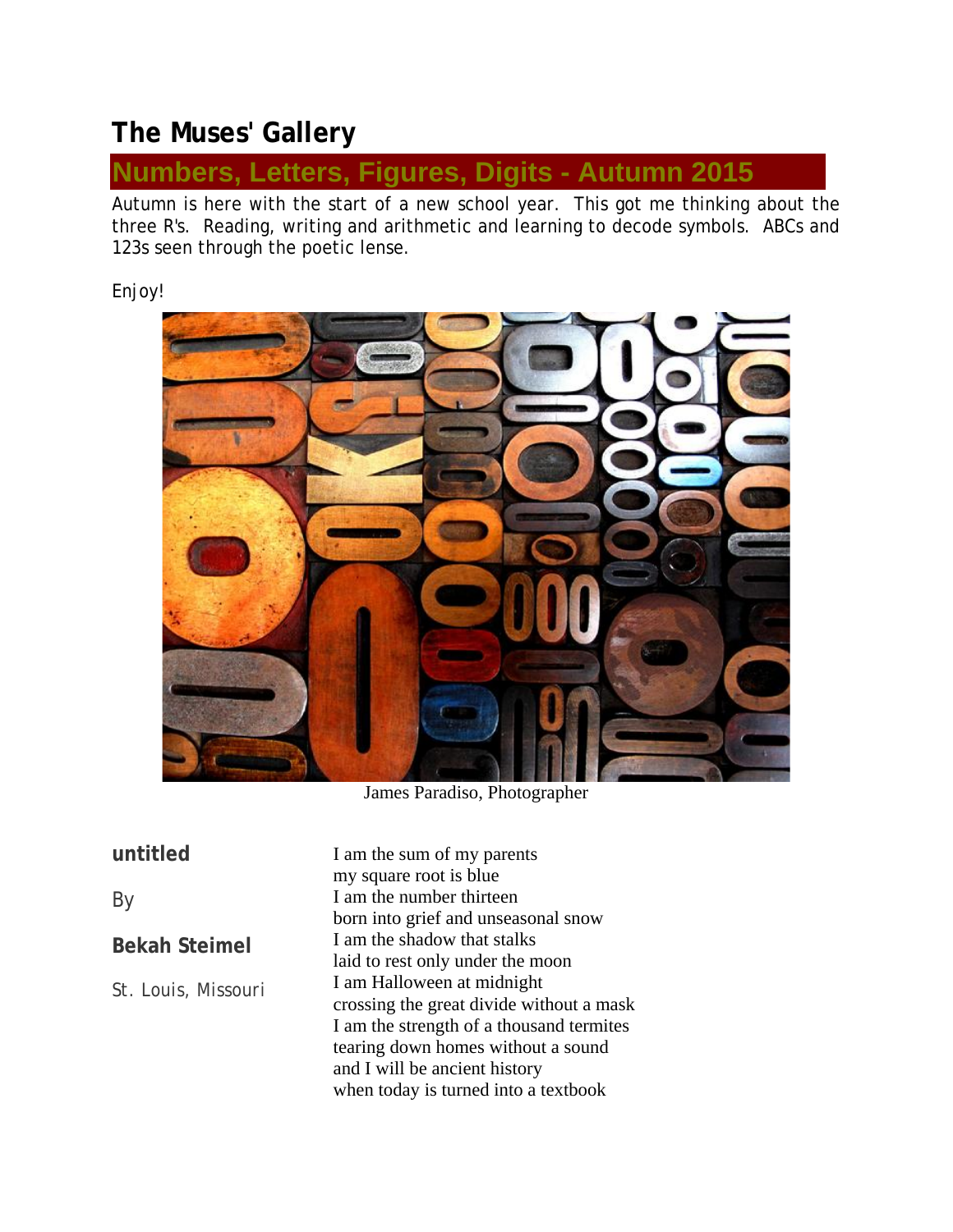

James Paradiso, Photographer

**A Box of Twenty Four**

**By**

**Marjorie Rissman**

*Highland Park, Illinois* 

It always comes back to this counting the hours and the days watching the calendar shrink twelve lofty pages down to four the last movement in a symphony the last refrain in a pop song repeated like the sounds of birds singing in treetops preparing us for their sudden departure while leaves begin their paint stroke ending a box of twenty four crayons named autumn brightens our vision evening starts earlier each day temperatures lower at daybreak and dusk but still warm on the two hands held at noon robbed of summer sun's care freeness children set alarm clocks once again scheduled around English class and gym bells shout out the time without a clock. tick tock, tick tock, tick the year will start or will it merely come to another end?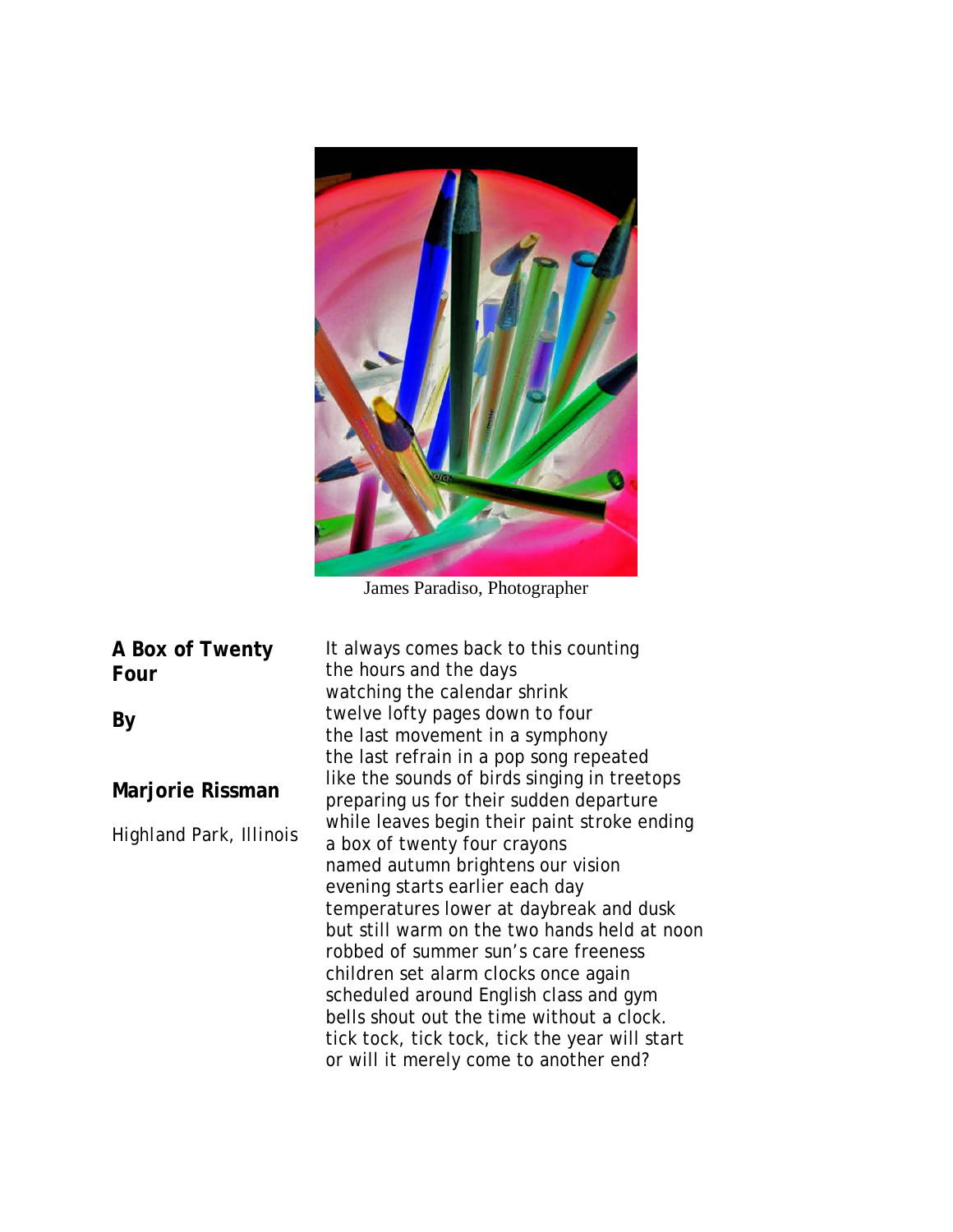| <b>Chocolate Math</b>       | I started with a whole box -<br>twenty four                                                                                                                    |
|-----------------------------|----------------------------------------------------------------------------------------------------------------------------------------------------------------|
| By                          | special dark Belgian chocolate<br>mint patties                                                                                                                 |
| <b>Candace Kubinec</b>      | a daily limit -<br>one                                                                                                                                         |
| GReensburg,<br>Pennsylvania | my willpower has been tested<br>only three remain<br>three days until they are gone<br>and I am desolate once again<br>three remain<br>three days<br>maybe not |

| <b>Self Portrait With Masks</b><br>By | Draw yourself she said. Pick a primary color.<br>What is primary I wondered as my first grade<br>teacher handed out manila paper.                               |
|---------------------------------------|-----------------------------------------------------------------------------------------------------------------------------------------------------------------|
| Mary Jo Balistrieri<br>Wisconsin      | She gave instructions in red, yellow, and blue.<br>I chose the yellow crayon, the yellow of buttercups,<br>the gold drops Dad called Mother's curls.            |
|                                       | I chose it for the window shades in my bed room<br>when tagged by a breeze, when motes<br>of yellow-beige fairy dust billowed around me.                        |
|                                       | I was a yellow girl.                                                                                                                                            |
| Miranda Dotson, Artist                | But the yellow disappeared on the manilla paper.<br>I shaded it with red to call attention to its leaving.<br>Red left with yellow, and turned my image orange. |
|                                       | The orange of sunset, the orange of signs.<br>What happened to the yellow of me?<br>I outlined myself in black, made my yellow dress blue.                      |
|                                       | My dress turned green.<br>How slippery it was to make a portrait.                                                                                               |
|                                       | I held my picture up for the class.<br>The teacher praised the bold black,<br>the ruddy orange of my hair,                                                      |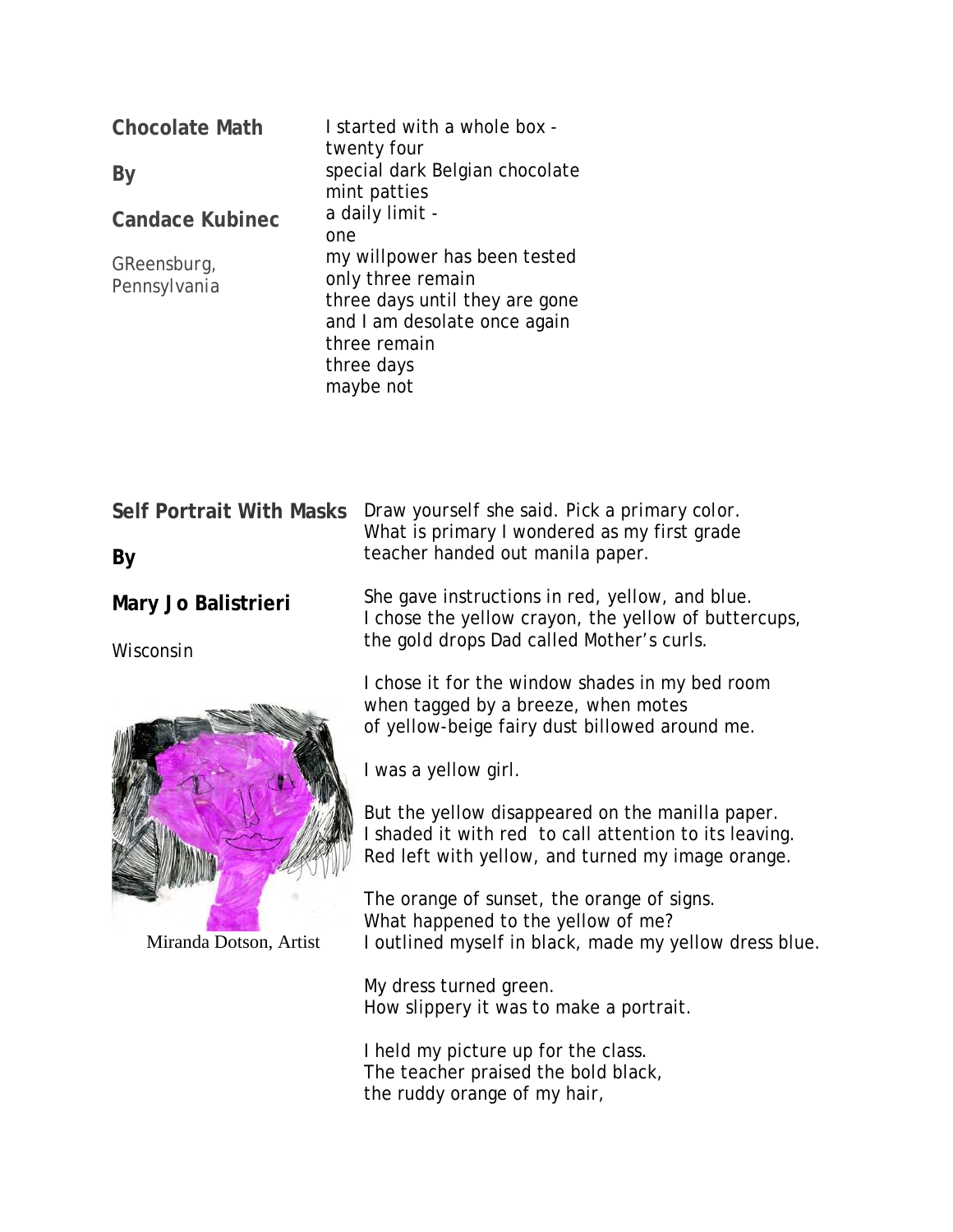my emerald green dress. Enthused I made other portraits.

Added mauve, chartreuse, hot pink, colors that were new to me.

I came to bask in the art of masks. Later, I realized that praise had replaced my original color.

**Senryu**

**By**

leaving the bank with six figures on the odometer

**Charlotte Digregorio**

*Winnetka, Illinois*



James Paradiso, Photographer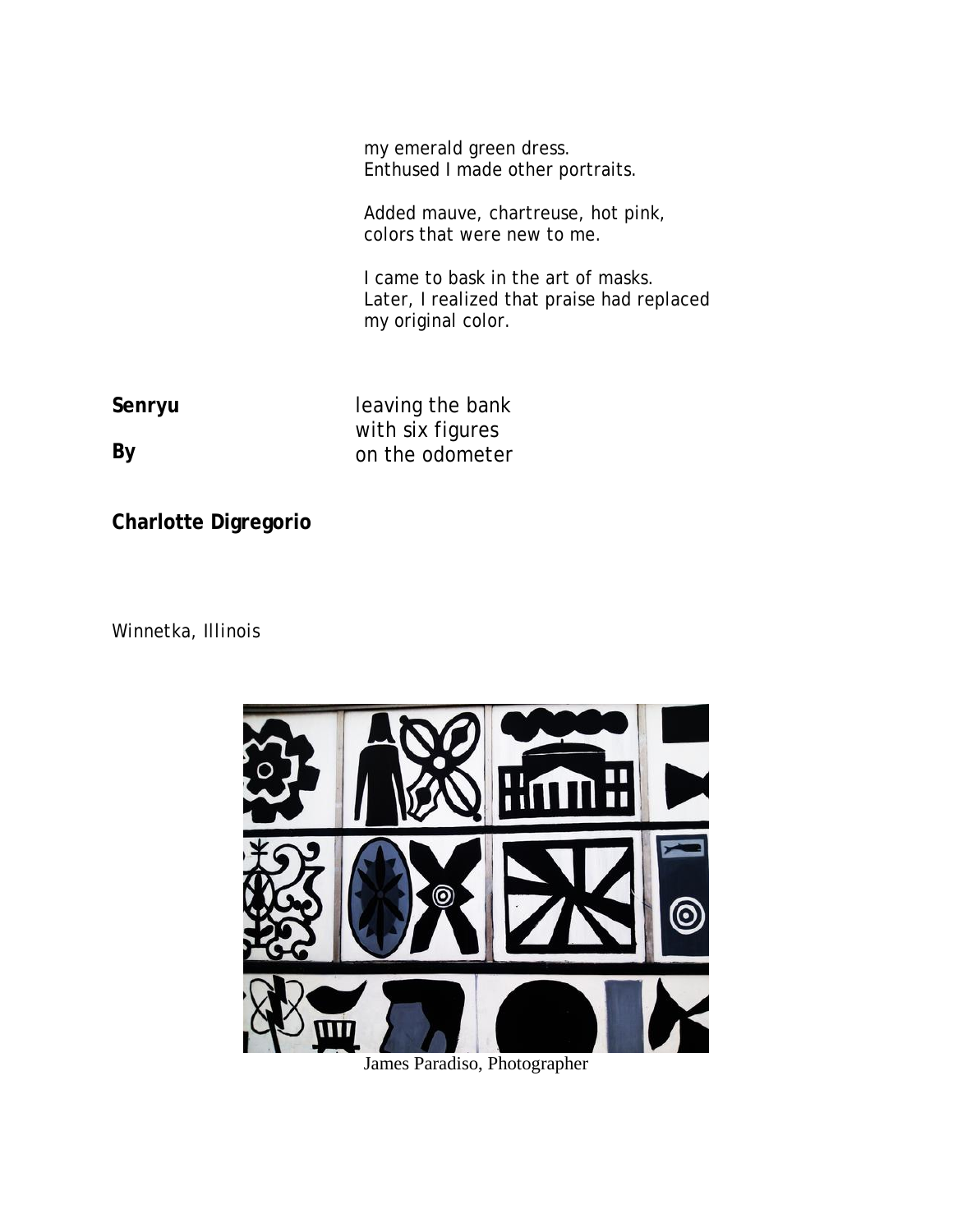| <b>Field of Dreams</b><br>By<br><b>Caroline Johnson</b> | They come in and want to take a class.<br>They come in with hope, with dreams.<br>No hablo Ingles. English is hard for me.<br>I will try. I like this place.<br>I want to be somebody-I want to be a nurse<br>some day. Will you help me?<br>My father never graduated high school,<br>my mother eighth grade. They work hard<br>at their jobs to send me to school.<br>No hablamos Ingles. English is hard for us.<br>This is hard for me, but I'm gonna try.<br>I carry the weight of the world on my back-<br>burdens from my fathers, grandfathers.<br>I hear them crying every time I go to work<br>and clean tables, wash dishes, prepare<br>food-every time I clean up after some<br>customer who rarely leaves a tip.<br>It gets busy at work.<br>No hablo Ingles. Lo siento.<br>English is hard for me.<br>But I'm gonna try. |
|---------------------------------------------------------|----------------------------------------------------------------------------------------------------------------------------------------------------------------------------------------------------------------------------------------------------------------------------------------------------------------------------------------------------------------------------------------------------------------------------------------------------------------------------------------------------------------------------------------------------------------------------------------------------------------------------------------------------------------------------------------------------------------------------------------------------------------------------------------------------------------------------------------|
| Willow Springs, Illinois                                |                                                                                                                                                                                                                                                                                                                                                                                                                                                                                                                                                                                                                                                                                                                                                                                                                                        |
| Kindergarten Capers<br>By<br><b>Carole Croll</b>        | Kindergarten Capers<br>Amy builds castles deftly.<br>Edward fashions giant hexagons.<br>Iris just kicks.<br>Lucy mimics Norman. Oscar paints quietly.<br>Robert stockpiles tangrams until Violet whines.<br>Xavier yells, "Zowie!"                                                                                                                                                                                                                                                                                                                                                                                                                                                                                                                                                                                                     |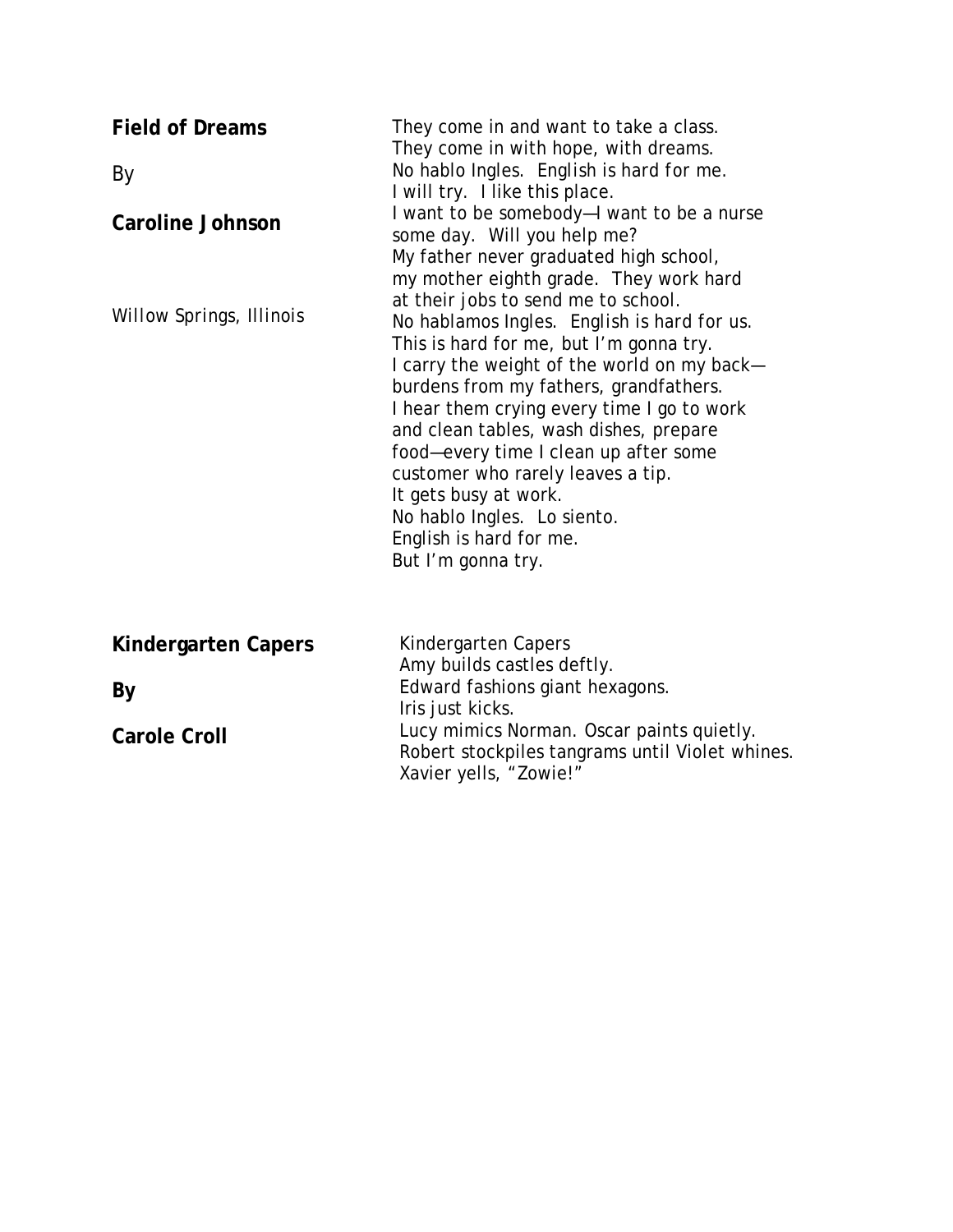Tuta is the consumer, and the construction of the construction of transfer<br>Strain the sense, ...<br>Strain the sense, ...<br>Strain the sense, ...<br>Strain the sense, ...<br>Travesty, Treat so as to render ridiculous; imitate grotesq

Misinterpreted, etc. Interpreted wrongly or falsely, etc. See Verde.<br>Unitamilatable, That cannot be translated.<br>Unitamilatable. Not translated. INTERPRETATION-VERS-Continued.

Shad a fresh livering to  $\sim$  Continued.<br>
Shad a fresh light upon.  $\frac{1}{2}$ To explain of interpret.<br>
Shad light upon.  $\frac{1}{2}$ To explain of interpret.<br>
Shad light upon.  $\frac{1}{2}$ To explain of interpret.<br>
Shad sing the s

- versuand by, To put a construction on.<br>Understand by, To put a construction on .<br>Understand in a particular sense. Understand, as having a special

**Extract Control** 

caning.<br>M. Mako manifest; reveal.

Univerl. Explain; become disentangled.<br>Larayel. Explain; become disentangled.

Unfold.

Манятальных пом-Афрайма.

### INTERPRETATION-MISINTERPRETATION-Centimetik.

MISINTERPRETATION-VERB-Countmend. Misspell, Spoll incorrectly; decipher wrongly.<br>Misspell, Spoll incorrectly; decipher wrongly.<br>Mistake, etc. Understand wrongly, etc. See Taurn-Baseas.<br>Missolatental Take it a wrong series to the matrix.<br>Missolatental Take

Light. That which illuminates or makes clear to the mind; enlight-

Literal translation. Rendition of a work into a different language, adjusting closely to the original. adhering closely to the original.<br>
Adhering closely to the original.<br>
Adhering closely to the original.<br>
Maximum and the simulation word for word for any set of the simulation of the simulation word for word for word for a

planatory, of the sease of a passage or work, commonly explanatory, of the sease of a passage or work.<br>Flain intergretation, Plain explanation, work<br>Flain intergretation, Plain explanation,<br>Flain intergretation, Plain expl

Reaching, An interpretation, as of a riddle, or of any latent or hidden<br>meaning. A measure present to the distribution of the presentation, ex-<br>pression, or interpretation of an idea, thence, typesty.<br>Readition. Translatio

 $\label{eq:1} \begin{minipage}{0.99\textwidth} \begin{minipage}{0.99\textwidth} \begin{minipage}{0.99\textwidth} \begin{minipage}{0.99\textwidth} \begin{minipage}{0.99\textwidth} \begin{minipage}{0.99\textwidth} \begin{minipage}{0.99\textwidth} \begin{minipage}{0.99\textwidth} \begin{minipage}{0.99\textwidth} \begin{minipage}{0.99\textwidth} \begin{minipage}{0.99\textwidth} \begin{minipage}{0.99\textwidth} \begin{minipage}{0.99\textwidth} \begin{minipage}{0.99\textwidth} \begin{$ 

words.<br>Translation. Rendlibon into another language; interpretation.<br>Version. A translation, or the act of translating, from one lang se language ersion. A tra<br>into another.

INTERPRETATION-SCIENISIC TOWE.

INTERNATION-Scientists Towns (Material Contractor)<br>
Hermannutiat, Thermannutian, Theory which is despinantion;<br>
pocially, that branch of theory which defines the law whereby<br>
Materions and the state of the state of the sta

üБ Symptomatology, Semeiology,

INTERPRETATION-Verbs.

Put a construction on. To give an explanation.

Parad, Interpret; explains, 1997 an explaination.<br>Read, Interpret; explain.<br>Read between the lines. Comment upon as one reads.<br>Read between the lines. Comment upon as one reads.<br>Reader. Interpret; express; represent.<br>Reade

approximation of the contract of the contract of the contract of the contract of the contract of the contract of the contract of the contract of the contract of the contract of the contract of the contract of the contract

More simply. More plainly.<br>Namely. That is to any:-introducing a particular or specific desig-

ely.

axion.<br>
Striden, Speaking in a strict manner; precisely.<br>
That is to say. That means ; in other worth.<br>
That is to say. That means ; in other worth.<br>
That is to say. That means ; in other worth.<br>
to call attention to a pa

Kathy Lohrum Cotton

Kathy Lorhum Cotton, Artist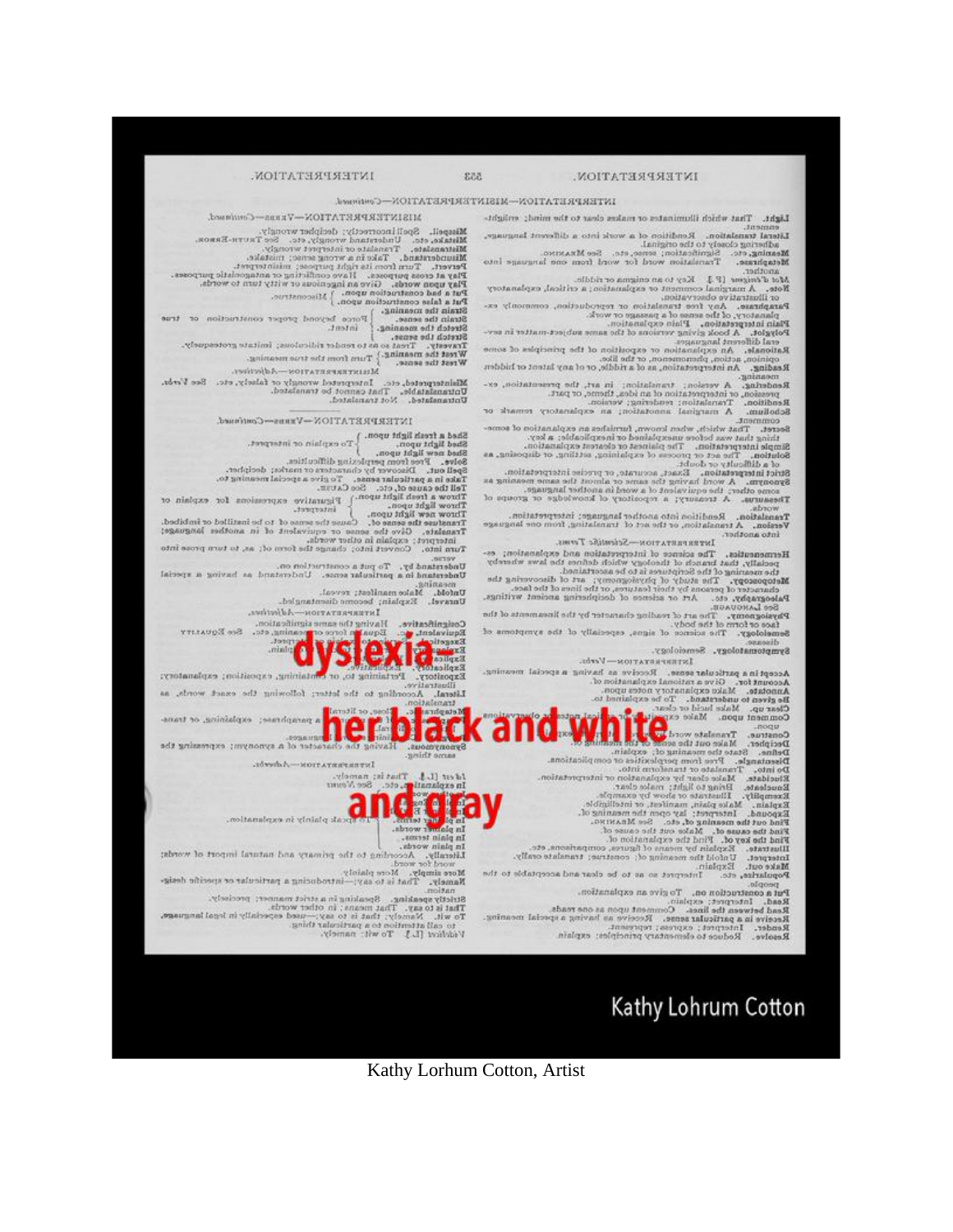

James Paradiso, Photographer

| The Sunbeam         | In a ring of gold beads,<br>She sits on the classroom floor.                                                                                                                |
|---------------------|-----------------------------------------------------------------------------------------------------------------------------------------------------------------------------|
| By                  | Children surround her<br>Like petals of a flower                                                                                                                            |
| <b>Jill Charles</b> | On their rectangle mats.<br>Each student works:<br>One with number beads,                                                                                                   |
| Chicago, Illinois   | Two with sentence cards,<br>Three with maps and flags.<br>She listens.<br>Years ago<br>In this same school<br>She learned to read<br>And raced across the pool.             |
|                     | She could have typed out<br>A fortune in an office.<br>Or weighed solutions in a lab<br>But determined to return<br>To rooms full of sunbeams<br>And help other minds open. |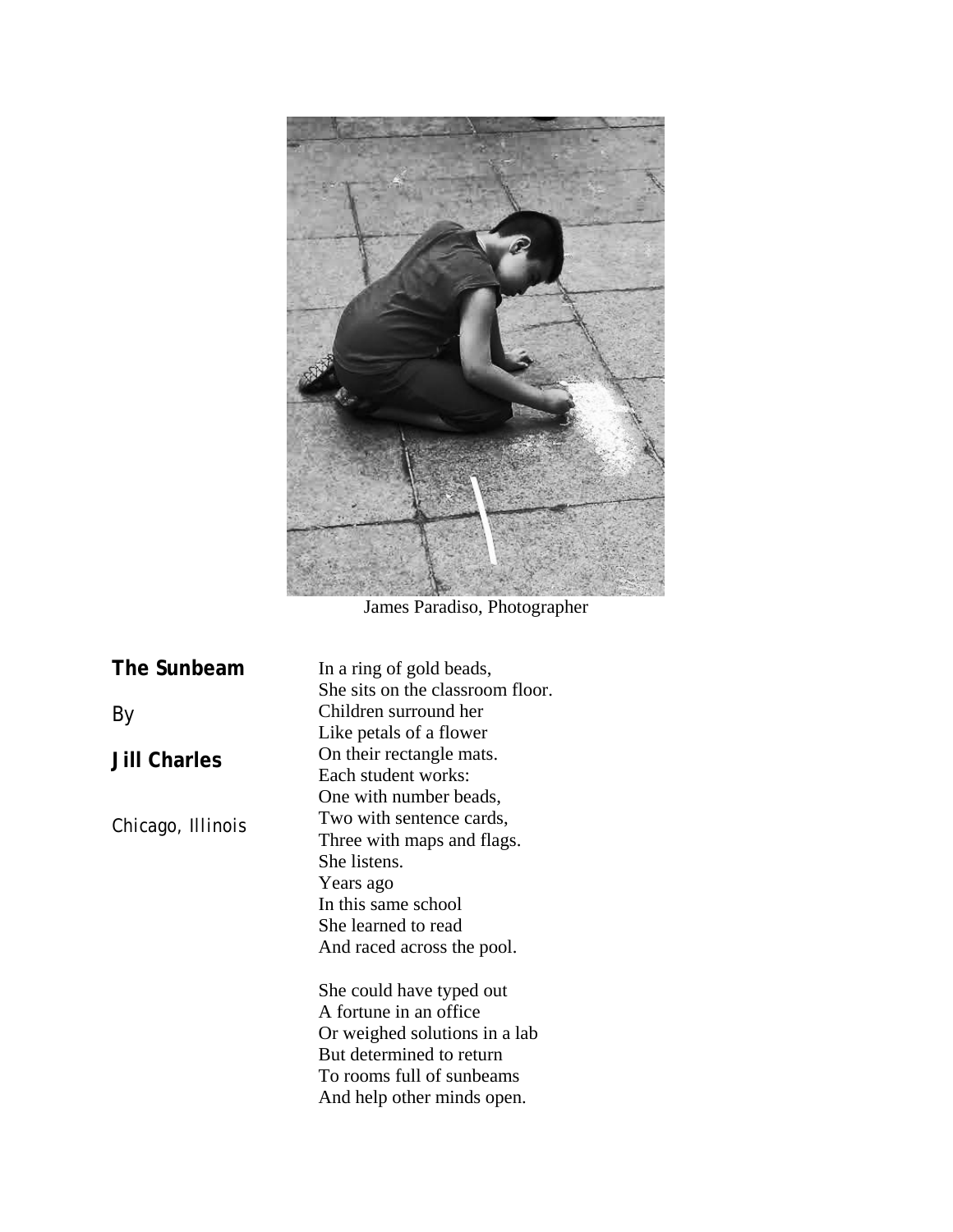| Aloof                    | She has all the warmth of the number 5,<br>the odd person out,<br>the self-important number 1 with the hat<br>who runs around the block<br>to skirt issues,<br>lifting a Victorian hem<br>to bustle off, unwilling<br>to engage in life's messes. |
|--------------------------|---------------------------------------------------------------------------------------------------------------------------------------------------------------------------------------------------------------------------------------------------|
| By                       |                                                                                                                                                                                                                                                   |
| <b>Ellen Pickus</b>      |                                                                                                                                                                                                                                                   |
| <b>Baldwin, New York</b> |                                                                                                                                                                                                                                                   |



James Paradiso, Photographer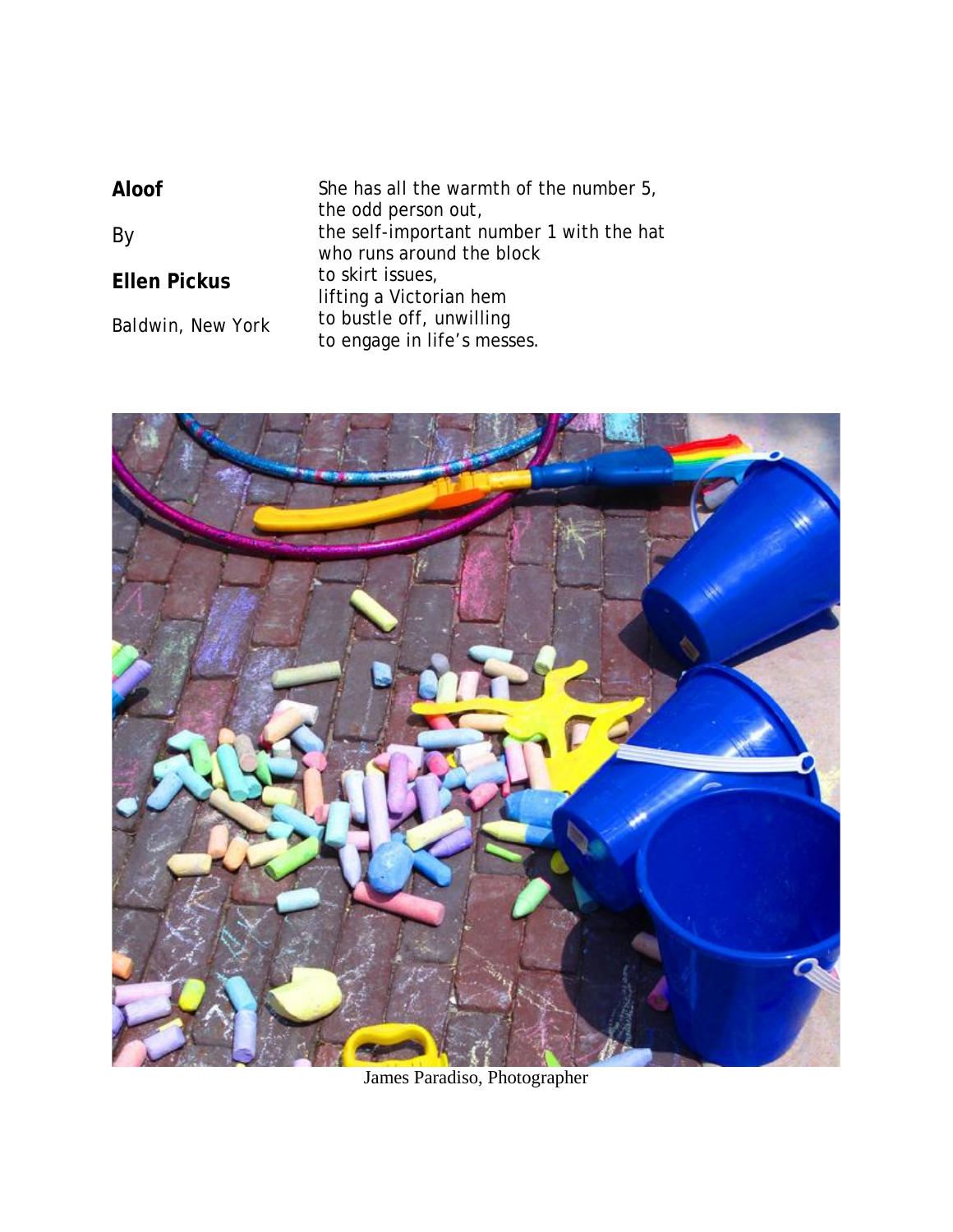| Dick, Jane, and Sally<br><b>Help the Grandkids</b><br>with Homework<br>By<br>Julie Isaacson | Dick:<br>"Noah, you are my grandson so dear,<br>but I'm not going to ask you again to come here.<br>It's my job tonight to set you on the right path,<br>and I promised your mom I'd help you with your math.<br>I know all I had to do at your age was add,<br>but you must show me what to do on your iPad.<br>Today you have to be a very smart guy,<br>and now for each problem you must explain why<br>you arrived at the answer you did.<br>I'm glad I grew up when a kid was a kid!"                                           |
|---------------------------------------------------------------------------------------------|---------------------------------------------------------------------------------------------------------------------------------------------------------------------------------------------------------------------------------------------------------------------------------------------------------------------------------------------------------------------------------------------------------------------------------------------------------------------------------------------------------------------------------------|
| <b>Highland Park, Illinois</b>                                                              | Jane:<br>"Ellie, now that you're done with your measurements cubic<br>it says on the blog to see the grading rubric,<br>that will tell you types of sentences you must supply<br>with all the right grammar and the analysis why<br>you chose themes in the novel to annotate.<br>This scoring grade will carry much weight<br>and then you must write a five paragraph essay<br>and it looks like it's all due this coming Wednesday."                                                                                               |
|                                                                                             | Sally:<br>"Teddy, please grab your laptop and mouse<br>your dad is on his way from his house.<br>He will take you to get your robotic kit<br>I would take you but I'll be at the gym to stay fit.<br>Your mom called to say she'll be home by train or air<br>but she'll be home tomorrow for your Science Fair.<br>She won't miss your display about conserving water,<br>she will keep her word. She's a good mom and daughter.<br>I knew she would be, because when times were tough<br>she took excellent care of Spot and Puff!" |
| The Joys of School<br>By<br>Michael P. Wright                                               | A catechism of learning, a marvelous feat<br>Deciphering numbers, figuring, analyzing, ways to go<br>ABC's, a blast of fun<br>Dodgeball, costumes, a birthday party                                                                                                                                                                                                                                                                                                                                                                   |
| Highwood, Illinois                                                                          | Friends galore manifest into lifelong pals<br>Reading marvelous books<br>The end result: critical thinking as an adult                                                                                                                                                                                                                                                                                                                                                                                                                |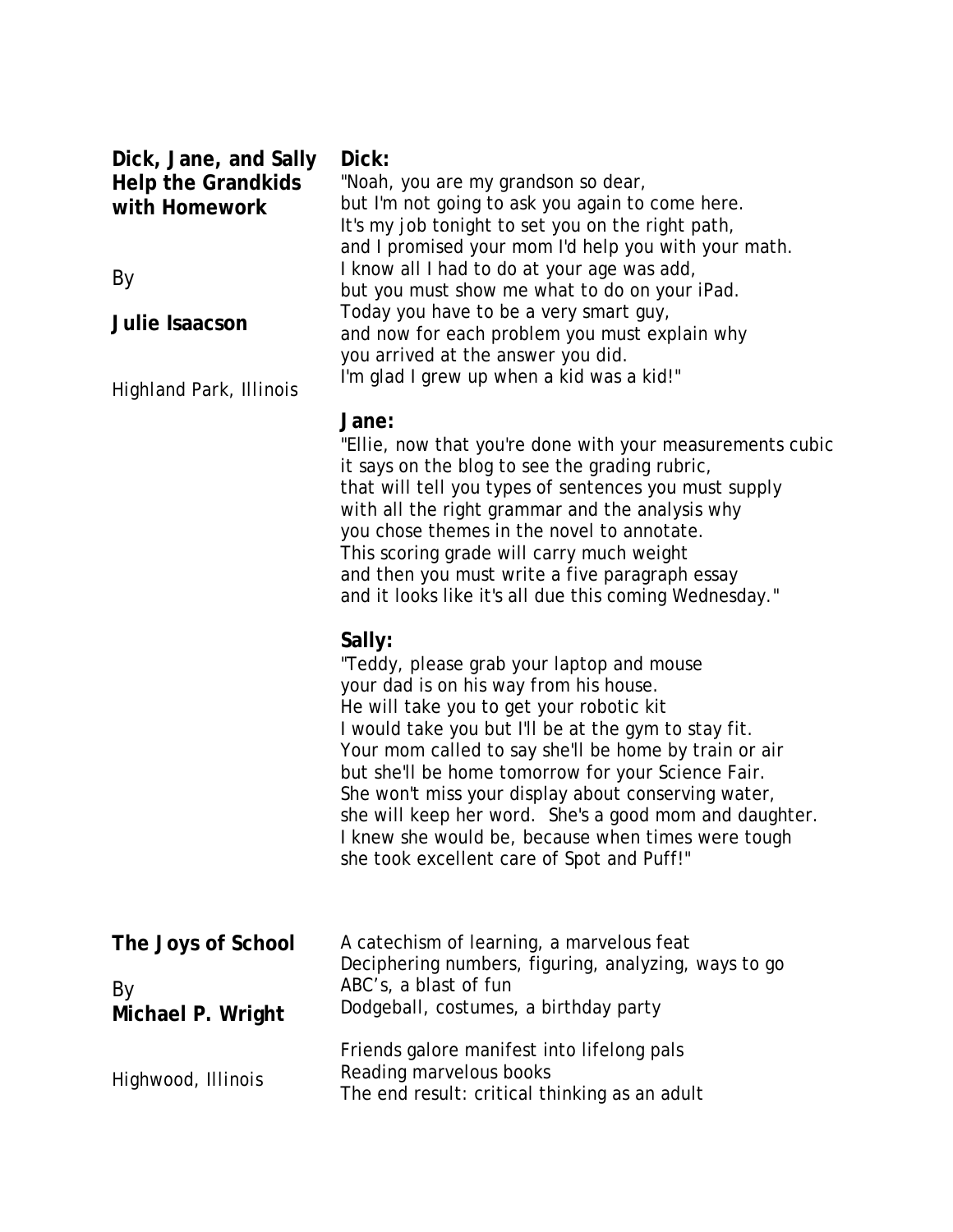Anointing positive discipline

Hopefully a million happy rides to adolescence Winning a softball game, challenging the balance beam A sensitive and aware teacher, hip to reality The joys of straight A's

Reading, writing and arithmetic, a genteel catalyst to children Education such a grand pleasure Open up those avenues of opportunity School days, the greatest time of their lives.



James Paradiso, Photographer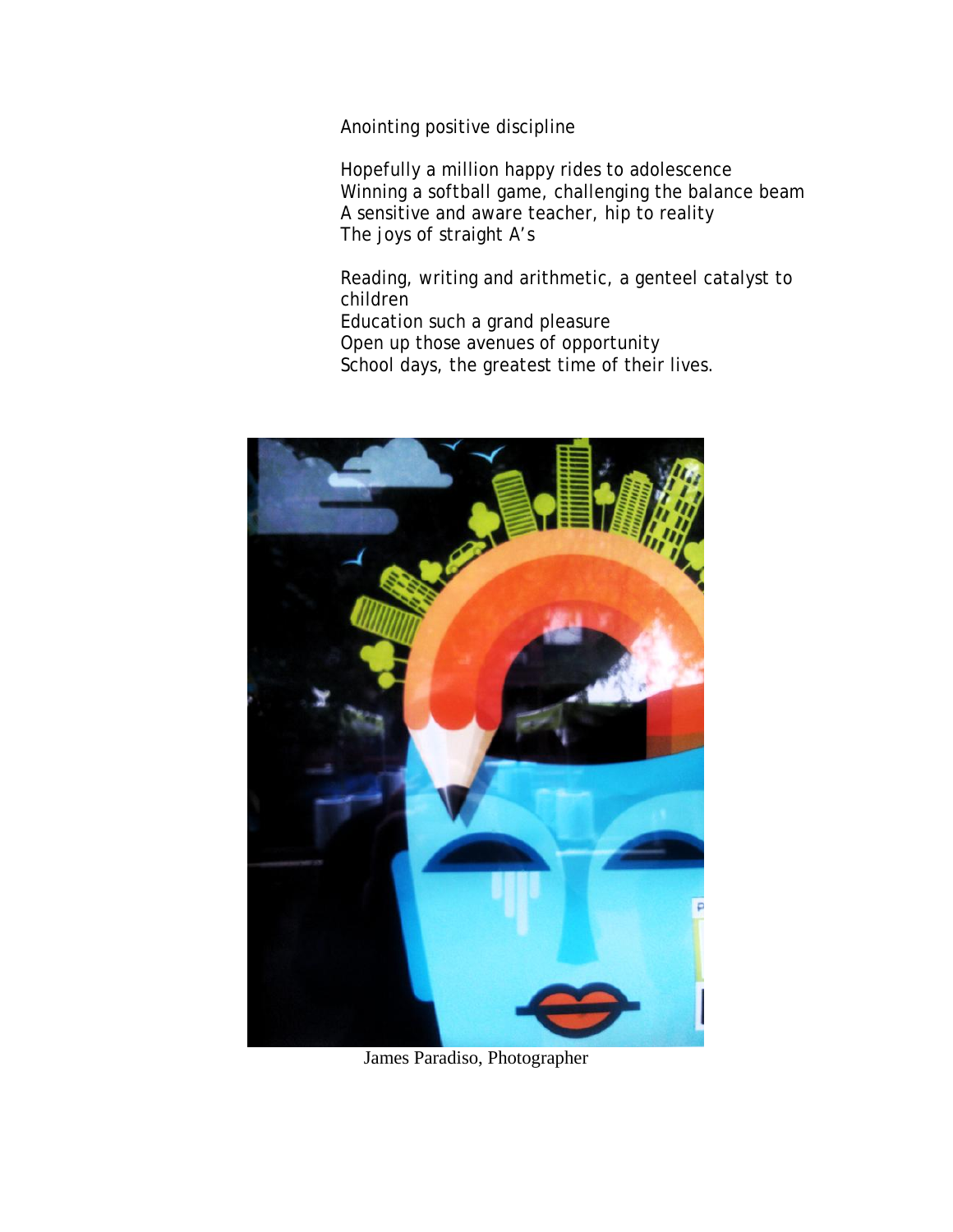| <b>Quick Summer</b><br>By                                                    | Somewhere a factory bell clanged.<br>Noontime. Red bricks on the bank wall<br>hot to the touch. In the field, two horses<br>rested under a tree; their tails flicked flies.                                                                                              |
|------------------------------------------------------------------------------|--------------------------------------------------------------------------------------------------------------------------------------------------------------------------------------------------------------------------------------------------------------------------|
| <b>Gail Denham</b>                                                           | Ma-Maw sat on her porch, shaded<br>by the big elm, shelled her peas;<br>hummed the song she always sang<br>to us kids when she wished us goodnight.                                                                                                                      |
| Sun River, Oregon                                                            | The day took on urgency. So much to do<br>before sunset: swim under the bridge,<br>smash termites at the wood pile, chase<br>barn cats, climb the oak, squish in hot tar.<br>Math already haunted my dreams. Numbers                                                     |
|                                                                              | paraded before my eyes, even in daylight, like<br>sheep jumping over word fences. Chapter<br>books - teachers choosing the most boring<br>ones they could. Long days stuck at desks.                                                                                     |
|                                                                              | Now summer days galloped. We wanted more.<br>School only 15 days away. No time to waste.<br>Barefoot, we skipped quick over hot cement<br>to the drugstore for soda floats, refreshment,<br>energy enough to squeeze all the good possible<br>from these last free days. |
| Ode to Letters                                                               | I loved them, those letters, and from the very start.<br>The pull down slant of each side and cross bar<br>to make the A, first letter of the alphabet and my name.                                                                                                      |
| By                                                                           | Later the cursive swoops and sweeps across ruled paper.                                                                                                                                                                                                                  |
| Andrena Zawinski                                                             | Letters practiced with such force and precision<br>in workbooks under drawings of ant-apple-alligator-<br>angel,                                                                                                                                                         |
| San Francisco, California                                                    | held in a claw clasp of three fingers that calloused<br>gripping fat blue Ticonderogas perfecting letters.                                                                                                                                                               |
| "Singing, with open<br>mouths, their strong<br>melodious songs"--<br>Whitman | I even came to love the alphabet's final one,<br>first letter of my last name, the way the Z<br>zigzagged across tracing guides straight over,<br>left to right, downward left slant, left right again.<br>Even if it was the letter that sentenced me                   |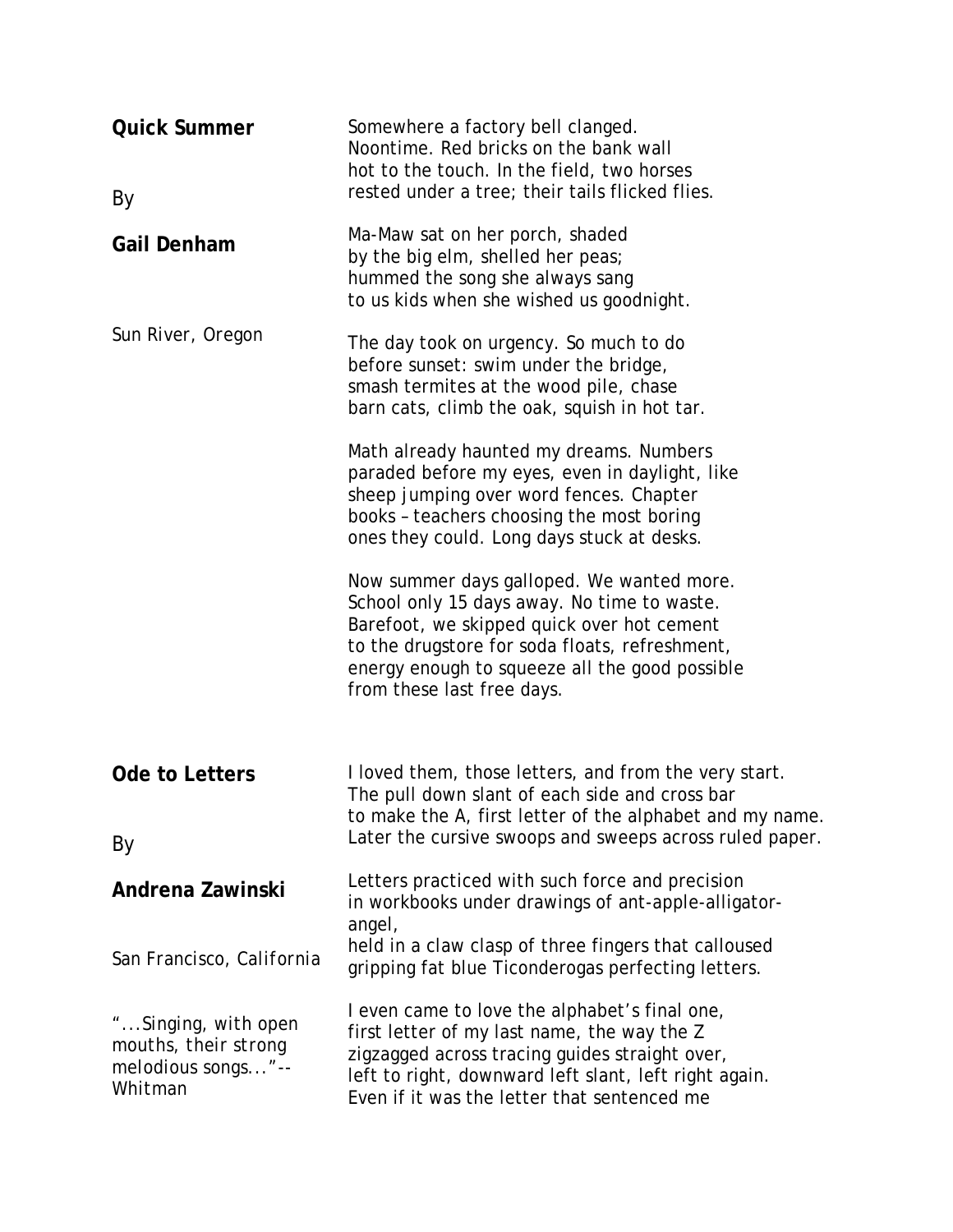|                                                                                                                                                                                                                                                                                                                                                                                                                                                                                                                                      | to the end of rows and lines, excluded me<br>from spelling bees I could have easily won<br>with zero-zipper-zebra-zesty-zoo.                                                                                                                                                                                                      |
|--------------------------------------------------------------------------------------------------------------------------------------------------------------------------------------------------------------------------------------------------------------------------------------------------------------------------------------------------------------------------------------------------------------------------------------------------------------------------------------------------------------------------------------|-----------------------------------------------------------------------------------------------------------------------------------------------------------------------------------------------------------------------------------------------------------------------------------------------------------------------------------|
|                                                                                                                                                                                                                                                                                                                                                                                                                                                                                                                                      | In my love affair with twenty-six letters<br>their forty sounds, I cherished them all caught<br>inside the pangram we would write and rewrite<br>and recite: The quick brown fox jumps over a lazy dog.                                                                                                                           |
|                                                                                                                                                                                                                                                                                                                                                                                                                                                                                                                                      | And with a first and fickle childhood crush,<br>I added a heart, carved them with ballpoints into desks,<br>benches, and bark, dragged them by branches<br>through mud and wet cement, and today I still delight<br>in those workhorses of language, and the poet's power<br>to free them across the page into an ode to letters. |
| 82 vs. 28                                                                                                                                                                                                                                                                                                                                                                                                                                                                                                                            | if one can't see in these two numbers<br>the symmetrical beauty<br>of an object and its image in the mirror                                                                                                                                                                                                                       |
| By                                                                                                                                                                                                                                                                                                                                                                                                                                                                                                                                   | then it would be difficult to comprehend<br>the mysterious and profound nature                                                                                                                                                                                                                                                    |
| <b>William Marr</b>                                                                                                                                                                                                                                                                                                                                                                                                                                                                                                                  | of the theory of Parity Nonconservation                                                                                                                                                                                                                                                                                           |
| *Chen-Ning Franklin Yang<br>Chinese-born<br>$\partial$<br>is<br>American physicist who<br>statistical<br>works<br>on<br>mechanics and particle<br>He and Tsung-<br>physics.<br>dao Lee received the 1957<br>Nobel prize in physics for<br>their<br>work on parity<br>nonconservation of weak<br>interaction. In 2004, he<br>married a 28-year-old girl<br>when he was 82. The<br>event stirred up quite a<br>storm in China. 11 years<br>later today, it is 93 vs. 39<br>(he is 93 and his wife<br>39).<br>What<br>magic<br>numbers! | taking the result of a simple arithmetic<br>$82 - 28 = 54$<br>as the only solution<br>how can one appreciate<br>this fuzzy, chaotic and uncertain<br>love affair of dusk                                                                                                                                                          |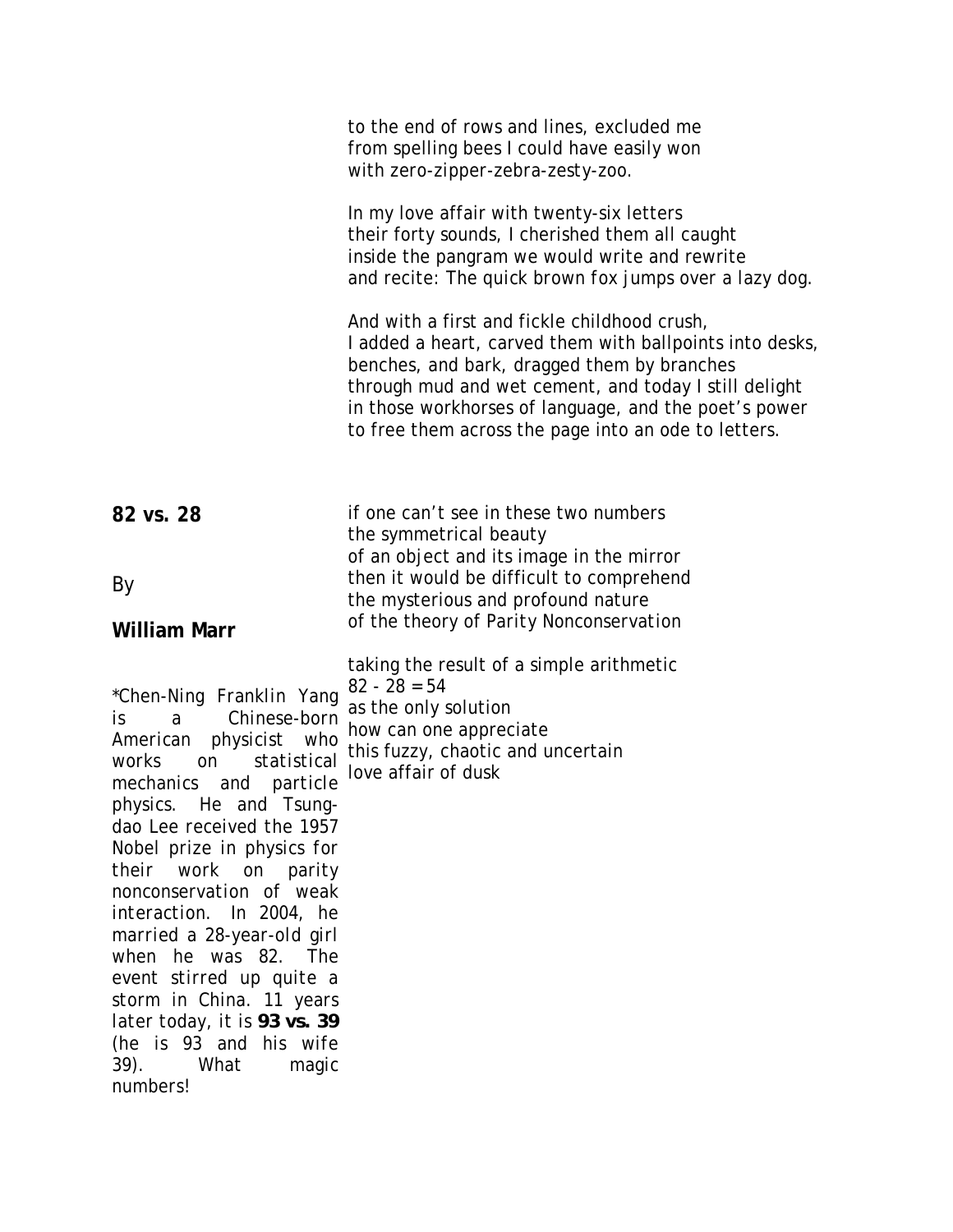

James Paradiso, Photographer

| "Z" and Me<br>By   | I don't know what the letter "Z"<br>would want with someone shy like me.<br>Would we go to the zoo?<br>Or zig-zag around town?<br>Or use a zip-line to cover more ground?                          |
|--------------------|----------------------------------------------------------------------------------------------------------------------------------------------------------------------------------------------------|
| Joeseph Kuhn Carey |                                                                                                                                                                                                    |
| Glencoe, Illinois  | Maybe we'd be true-cool best friends<br>and draw with zany blue electric pens.<br>Would we ride zebras to school?<br>Or eat zwieback on stools?<br>Or put ziti noodles in our neighbor's big pool? |
|                    | There's so much "Z" and I might do,<br>(maybe even make music on a zither for two!)                                                                                                                |
|                    |                                                                                                                                                                                                    |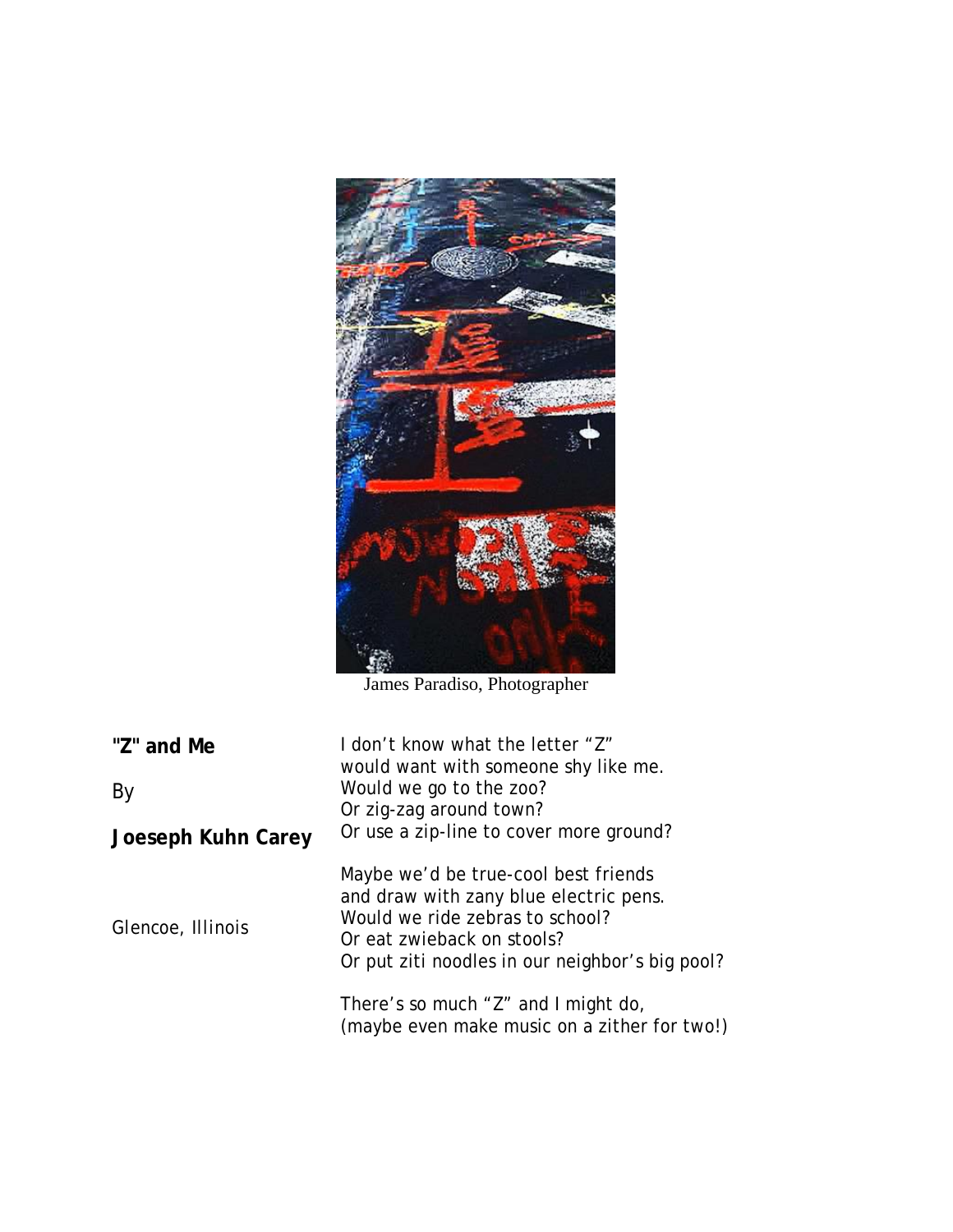**Coming Home**

By

**Michael Escoubas**

*Pontiac, Illinois*

Gold wheat stacks stand tall like sentinels on watch, their cap-sheaves in place as children walk past swinging their strapped books in time with happy steps. Soon they will bound inside, scrape mud off boots, hang coats on hooks, sit down to steaming cups of cocoa.



James Paradiso, Photographer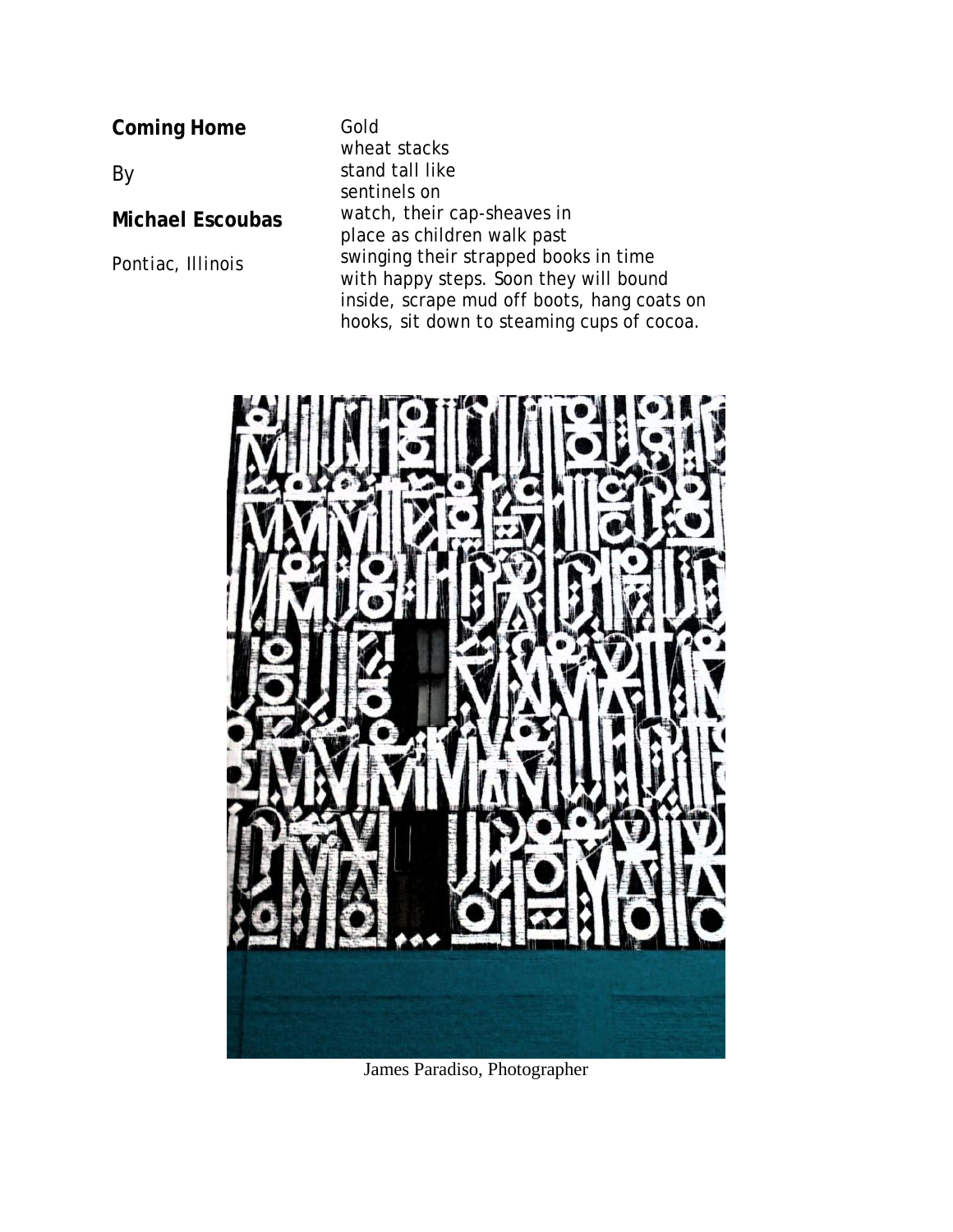| Count to 19                | Water laps my ankles, buried in the sea.<br>I breathe with the rising and retreating;                                                                    |
|----------------------------|----------------------------------------------------------------------------------------------------------------------------------------------------------|
| By                         | breathing in and beating out in curious time.                                                                                                            |
| <b>Jill Angel Langlois</b> | Sonorous strings moan and creep toward the shore,<br>while rhythmic drums enhance their building groans.<br>The sax phones me and I answer, "I am here." |
| Yorkville, Illinois        | Horns connect the dots and draw their line in the sand.<br>The snare snaps his fingers in my quivering ears,                                             |
|                            | behind me now, pushing me to go deeper.<br>This magical cacophony, a retro-futuristic symphonic<br>breathing,                                            |
|                            | all-encompassing, singular, universal musical<br>conglomeration<br>makes sense only on the outer edge.                                                   |
|                            | The edge where waves of rhythm slink toward the shore.                                                                                                   |
|                            | I count to 19 because that is how long it takes<br>the waves to shrink back into the sea.                                                                |
|                            | In the distance, the horns become more pronounced;<br>their alluring tentacles draw me closer,                                                           |
|                            | and I float willingly over the line drawn in the sand<br>toward the all-encompassing, singular sea.                                                      |
| Flying                     | It's hard to get going run, run faster!                                                                                                                  |
| By                         | Leap forward and push down hard<br>on those arms stretched into wings                                                                                    |
| <b>Joe Glaser</b>          | Feel one foot lifting just off the ground<br>now pump down and jump forward and begin to rise                                                            |
| Chicago, Illinois          | Higher, higher, yes, yes, yes! You're soaring like an eagle!                                                                                             |
|                            | Uh oh, tall building ahead<br>pump harder, faster, harder,<br>faster!<br>sail just over the tower gaining altitude!                                      |
|                            | Now glance around and down<br>heart skipping a beat<br>tremor of fear                                                                                    |
|                            | Don't give in to it<br>keep soaring<br>you're flying over                                                                                                |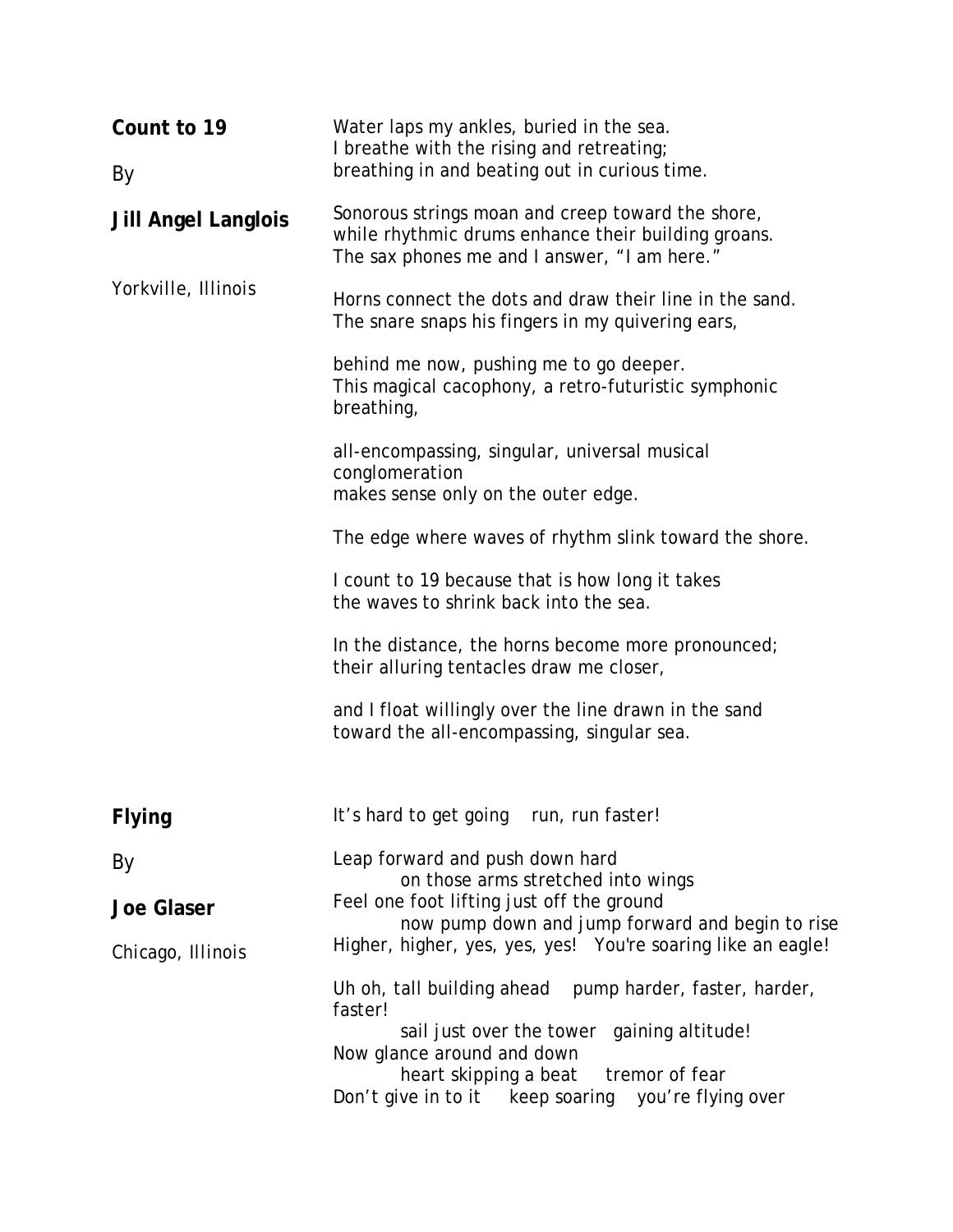Chicago!

Power and fear merging together<br>racing towards life ru running from life.

Be careful too. Remember, *step on a crack, break your mother's back*.



Joe Glaser, Photographer

**Charlotte Digregorio** *Winnetka, Illinois*

one visit in twenty years . . . one time left to see her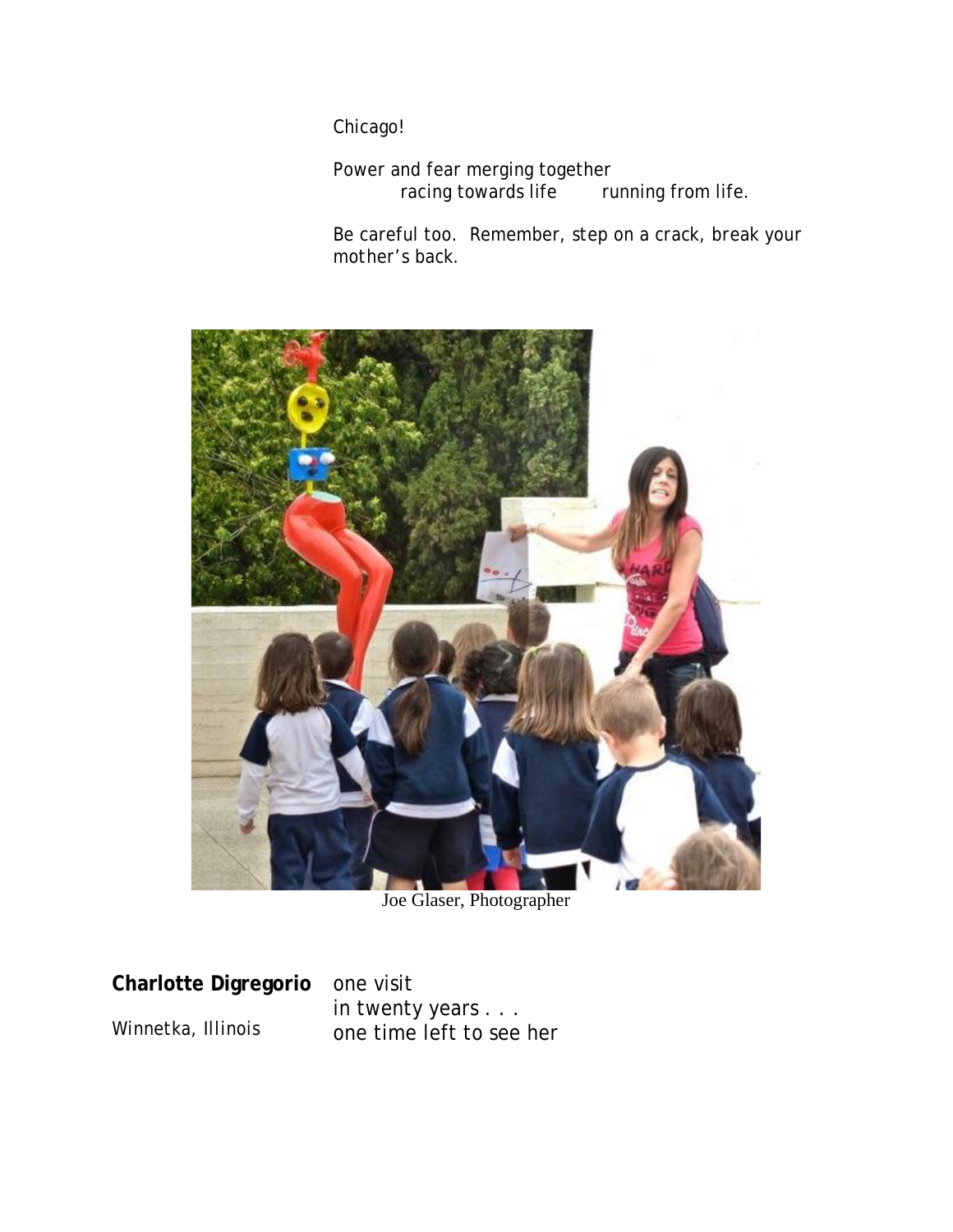### **Mike Schoenburg**

mute swan circles the pond ripples abound...

*Skokie, Illinois*

red orange yellow celebrate the dying leaves



James Paradiso, Photographer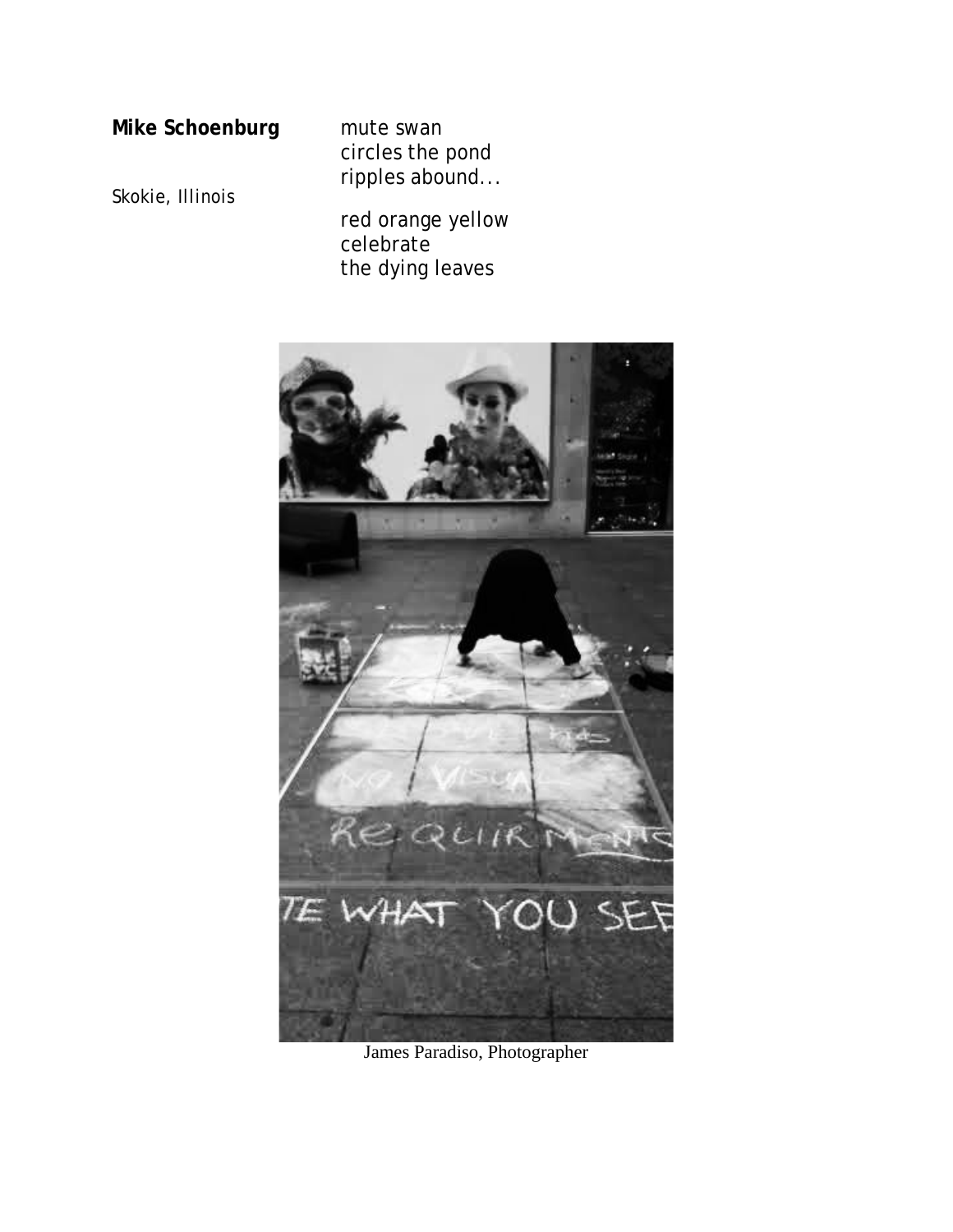| Rain and the Brains            | Yesterday the rain came pouring down, mid-afternoon,<br>as my friend Chris and I went to the Wilmette Library, a                                                                                                                                                                                                                                                                                                                                                                                                                                                                                                                                                                                                                                                                                                                                                                                                                                                                                                                                                                                                                                                                                                                                                                             |
|--------------------------------|----------------------------------------------------------------------------------------------------------------------------------------------------------------------------------------------------------------------------------------------------------------------------------------------------------------------------------------------------------------------------------------------------------------------------------------------------------------------------------------------------------------------------------------------------------------------------------------------------------------------------------------------------------------------------------------------------------------------------------------------------------------------------------------------------------------------------------------------------------------------------------------------------------------------------------------------------------------------------------------------------------------------------------------------------------------------------------------------------------------------------------------------------------------------------------------------------------------------------------------------------------------------------------------------|
| By                             | place<br>we sometimes go to draw. It was pouring rain, so we sat                                                                                                                                                                                                                                                                                                                                                                                                                                                                                                                                                                                                                                                                                                                                                                                                                                                                                                                                                                                                                                                                                                                                                                                                                             |
| <b>Mark Hudson</b>             | in his<br>car in the parking lot listening to rock 'n' roll, and<br>watching<br>people race for their cars, protecting their books under<br>their<br>umbrellas.<br>We like to go there to draw, and now that the kids<br>are back in school it was easy to find a table.<br>I was looking for a photo to inspire me to draw,<br>so I picked up a copy of the Wilmette Review. They had<br>an article about the giant plant at Botanical Gardens<br>that died, and a photo, so I drew a picture of that.<br>Then there was a square photo of a roller-coaster,<br>and so I drew it with my square drawing pad.<br>I was actually writing this particular prose poem,<br>or whatever you would call it, at Whole Foods, where<br>I facilitate a writing group every other Wednesday.<br>A new young woman in the group, who was<br>maybe four years out of college, said she happened<br>to be at the Wilmette Library on that rainy day.<br>I didn't notice her because I've never met<br>her before, and it turns out she was in a different<br>room. It was just another one of those small worlds<br>coincidences.<br>Of course, in another sense, the world is big.<br>A book can open up a big world to you. And libraries<br>are a place full of millions of books, millions of worlds. |
| Evanston, Illinois             |                                                                                                                                                                                                                                                                                                                                                                                                                                                                                                                                                                                                                                                                                                                                                                                                                                                                                                                                                                                                                                                                                                                                                                                                                                                                                              |
| Easy as Pi                     | Numbers dance in your brain<br>with grace and speed.                                                                                                                                                                                                                                                                                                                                                                                                                                                                                                                                                                                                                                                                                                                                                                                                                                                                                                                                                                                                                                                                                                                                                                                                                                         |
| By                             | They twirl and spin as they<br>switch partners from the                                                                                                                                                                                                                                                                                                                                                                                                                                                                                                                                                                                                                                                                                                                                                                                                                                                                                                                                                                                                                                                                                                                                                                                                                                      |
| <b>Jennifer Dotson</b>         | easy do-si-do of<br>addition and subtraction<br>to the fast tempo waltz<br>in three-quarter time                                                                                                                                                                                                                                                                                                                                                                                                                                                                                                                                                                                                                                                                                                                                                                                                                                                                                                                                                                                                                                                                                                                                                                                             |
| <b>Highland Park, Illinois</b> | of multiplication and<br>division.                                                                                                                                                                                                                                                                                                                                                                                                                                                                                                                                                                                                                                                                                                                                                                                                                                                                                                                                                                                                                                                                                                                                                                                                                                                           |